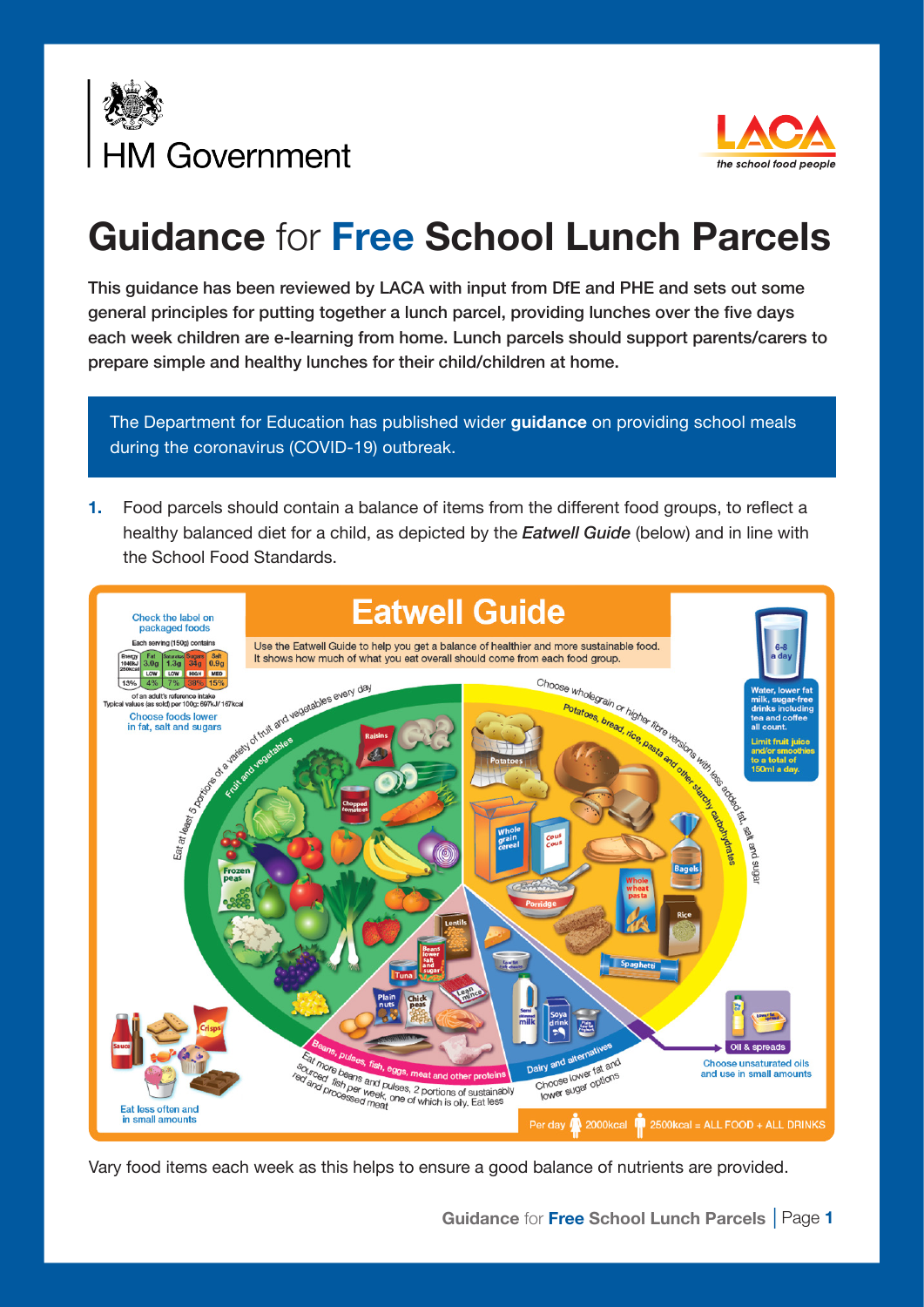



## As a minimum each **School Lunch Parcel** should provide:

## **STARCHY FOODS**

A variety of different types (such as bread, potatoes, pasta), to enable lunches to be based on these, such as:

### 1 loaf of bread or pack of 10-inch wraps

#### **AND**

#### 3 baking potatoes or 1 pack of pasta / rice

Include some wholegrain varieties where possible, such as wholemeal bread.

## **FRUIT AND VEGETABLES**

A variety of different types, to provide at least one portion of fruit and one portion of vegetables each day.

Include at least **three** of the following examples:

1 cucumber, 5 large tomatoes / 1 pack of cherry tomatoes, 1 tin of sweetcorn in water, 5 carrots, 1 red pepper, 1 head of broccoli etc.

#### **AND**

Five portions of fresh fruit (e.g. apples, satsumas, bananas) OR 3 portions of fresh fruit  $+1$  tin of fruit in juice (e.g. pears, peaches, fruit cocktail)

## **PROTEIN FOODS**

Protein foods (such as beans, pulses, fish, eggs, meat and other non-dairy proteins), to provide a portion of food from this group every day.

Include at least **two** of the following:

1 pack sliced cooked meat (e.g. ham, chicken), 1 tin fish (e.g. tuna, salmon), 6 eggs, 1 tin of meat, 1 tin of lentils / pulses

#### **AND**

2 tins of baked beans - choose lower salt baked beans where possible

Meat and fish should be cooked or tinned. Consider alternating between different protein foods to provide variety.

## **DAIRY AND/OR DAIRY ALTERNATIVES**

Dairy and/or dairy alternatives (such as milk, cheese, yoghurt), to provide a portion of food from this group every day, such as:

200g block of cheese + 1 litre of semiskimmed milk

+ 500g pot plain lower-fat yoghurt OR 5 individual serving yoghurt pots

## **ADDITIONAL ITEMS**

Consider also including:

fruit malt loaf (190g or 5 individual bars) 1 jar of tomato- based pasta sauce (if providing pasta)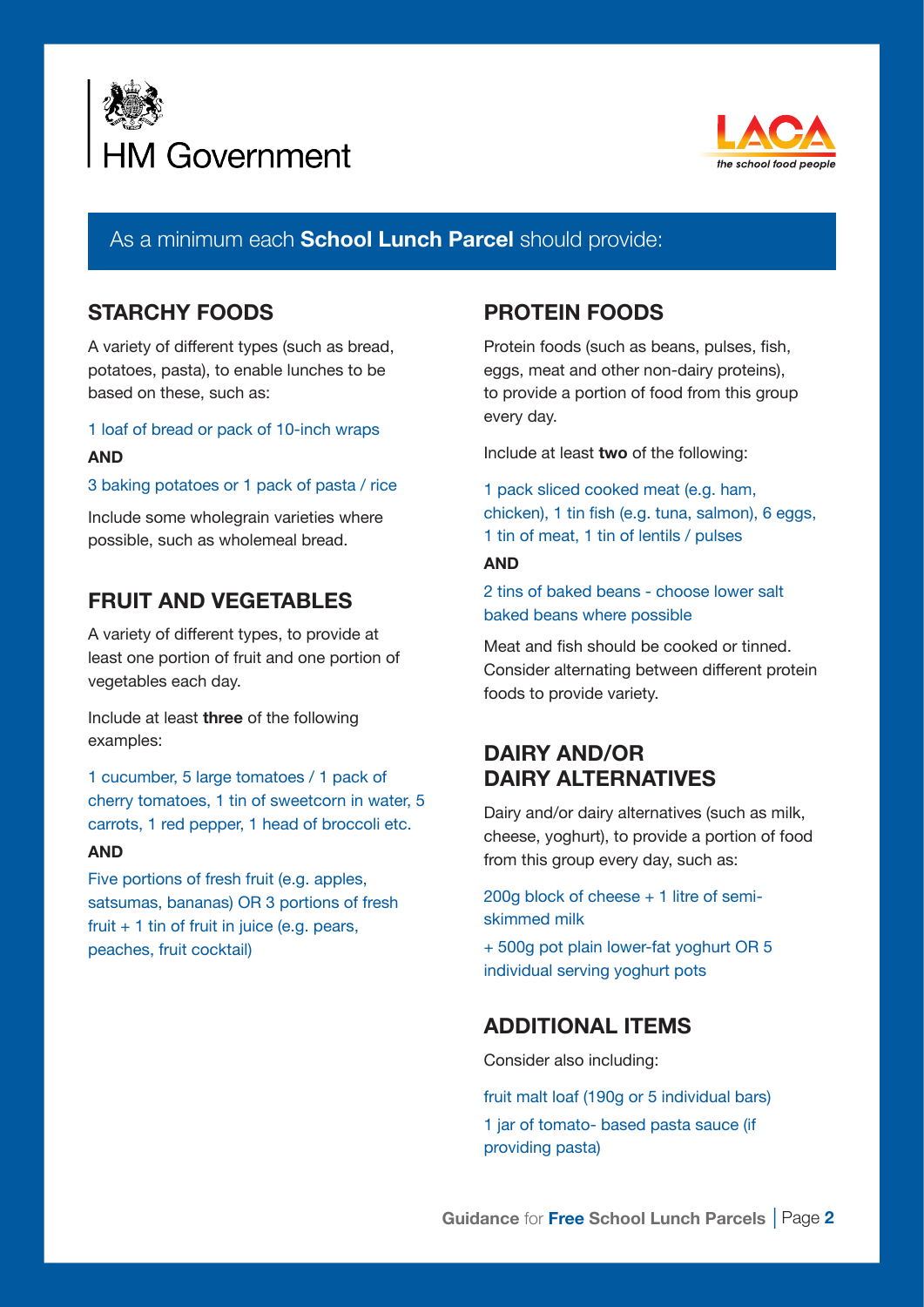



**2.** Food parcels should not contain items restricted under the School Food Standards (e.g. chocolate, confectionery, crisps).

 The Standards allow desserts at lunchtime, and the items given as examples *on page 2* (i.e. fruit or lower-fat fruit yoghurt) would be good dessert options.

Any pre- prepared meals provided must also meet School Food Standards.

**3.** The examples *on page 2* of the types and quantities of foods that could be included in a parcel has been based on information from school caterers (taking into consideration additional costs such as distribution) and are for illustrative purposes.

Parcels can also be supplemented by food from the School Fruit and Vegetable Scheme which can be added as additional items, especially for those in Key Stage 1.

**4.** Parcels should cater for all children of school age who require special diets (e.g. allergies, vegetarians, vegan or religious diets) and schools should ensure there are systems in place to avoid cross-contamination. The Department for Education has published allergy guidance for schools.

 Parents may wish to discuss any concerns about their child's allergies with schools, to ensure that a lunch parcel is suitable or if an alternative method of support such as a voucher may be more suitable.

More guidance on handling **allergies** can be found on **gov.uk**

**5.** Chilled items such as milk may need to be substituted with ambient alternatives if refrigeration is not possible.

 Caterers should prepare for food parcels by ensuring they have sufficient stocks of domestic-sized items such as tinned goods.

All products used should be clearly labelled and have any best before/use by dates clearly shown.

**6.** Families and schools may find 5 day lunch parcels easier than a more frequent approach. Minimise the fridge and freezer space needed to store foods, and do not rely on families having additional ingredients at home to prepare meals.

Caterers will already be working closely with their schools on the make-up of their lunch parcels.